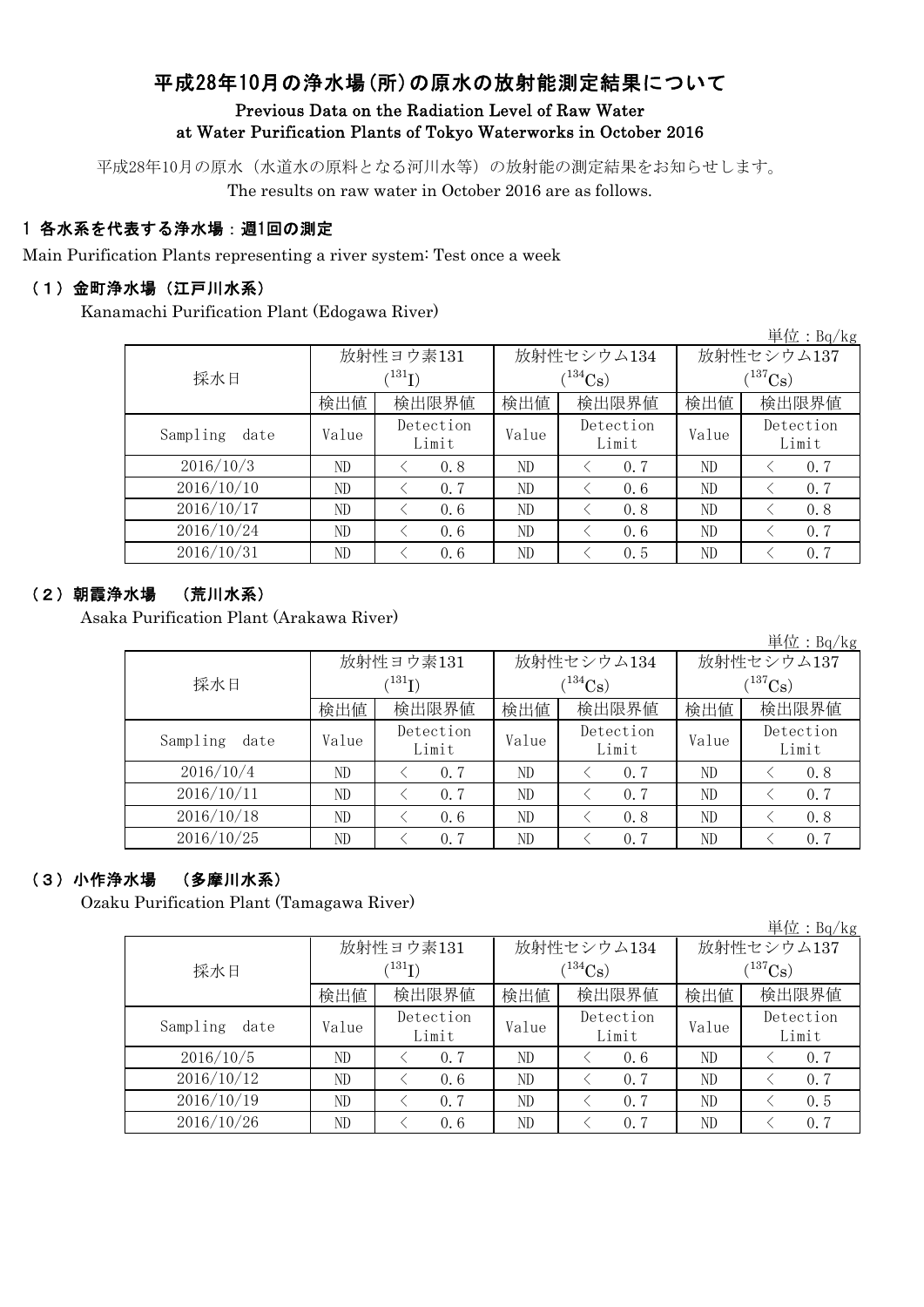## (4)東村山浄水場 (多摩川・荒川水系)

Higashi-murayama Purification Plant (Tamagawa・Arakawa River)

|                  |       |                    |       |                    |              | 単位: Bq/kg          |  |
|------------------|-------|--------------------|-------|--------------------|--------------|--------------------|--|
|                  |       | 放射性ヨウ素131          |       | 放射性セシウム134         | 放射性セシウム137   |                    |  |
| 採水日              |       | (131)              |       | $1^{134}$ Cs)      | $(^{137}Cs)$ |                    |  |
|                  | 検出値   | 検出限界値              | 検出値   | 検出限界値              | 検出値          | 検出限界値              |  |
| Sampling<br>date | Value | Detection<br>Limit | Value | Detection<br>Limit | Value        | Detection<br>Limit |  |
| 2016/10/6        | ND    | 0.6                | ND    | 0.6                | ND           | 0, 7               |  |
| 2016/10/13       | ND    | 0.6                | ND    | 0.7                | ND           | 0.7                |  |
| 2016/10/20       | ND    | 0, 7               | ND    | 0.6                | ND           | 0.8                |  |
| 2016/10/27       | ND    | 0.7                | ND    | 0.6                | ND           | 0, 7               |  |

#### (5)長沢浄水場 (相模川水系)

Nagasawa Purification Plant (Sagamigawa River)

|                  |       |                    |       |                    |              | 単位: $Bq/kg$        |  |
|------------------|-------|--------------------|-------|--------------------|--------------|--------------------|--|
|                  |       | 放射性ヨウ素131          |       | 放射性セシウム134         | 放射性セシウム137   |                    |  |
| 採水日              |       | (131)              |       | $(^{134}Cs)$       | $(^{137}Cs)$ |                    |  |
|                  | 検出値   | 検出限界値              | 検出値   | 検出限界値              | 検出値          | 検出限界値              |  |
| Sampling<br>date | Value | Detection<br>Limit | Value | Detection<br>Limit | Value        | Detection<br>Limit |  |
| 2016/10/7        | ND    | 0.7                | ND    | 0.6                | ND           | 0.7                |  |
| 2016/10/14       | ND    | 0.6                | ND    | 0.6                | ND           | 0.6                |  |
| 2016/10/21       | ND    | 0.6                | ND    | 0.7                | ND           | 0.8                |  |
| 2016/10/28       | ND    | 0.8                | ND    | 0.6                | ND           | 0.9                |  |

## 2 その他の主要浄水場:概ね月1回の測定

Other Main Purification Plants: Test mostly once a month

|                     |                            |                  |       | 放射性ヨウ素131                 |                             | 放射性セシウム134            | 누 고 . ㅁ౺/ Ւg<br>放射性セシウム137 |                    |  |
|---------------------|----------------------------|------------------|-------|---------------------------|-----------------------------|-----------------------|----------------------------|--------------------|--|
| 浄水所                 | 水源                         | 採水日              |       | $(^{131}I)$               |                             | $(^{134}\mathrm{Cs})$ | $(^{137}\mathrm{Cs})$      |                    |  |
|                     |                            |                  | 検出値   | 検出限界値                     | 検出値                         | 検出限界値                 | 検出値                        | 検出限界値              |  |
| Monitoring<br>point | Water<br>resource          | Sampling<br>date | Value | Detection<br>Limit        | Detection<br>Value<br>Limit |                       | Value                      | Detection<br>Limit |  |
| 三郷<br>Misato        | 江戸川水系<br>Edogawa<br>River  | 2016/10/12       | ND    | 0.6<br>$\langle$          | ND                          | 0.5<br>$\langle$      | ND                         | 0.7<br>$\langle$   |  |
| 三園<br>Misono        | 荒川水系<br>Arakawa<br>River   | 2016/10/12       | ND    | 0.7<br>$\langle$          | ND                          | 0.8<br>$\langle$      | ND                         | 0.7<br>$\langle$   |  |
| 境<br>Sakai          | 多摩川水系<br>Tamagawa<br>River | 2016/10/12       | ND    | 0.7<br>$\lt$              | ND                          | 0.6<br>$\langle$      | ND                         | 0.8<br>$\langle$   |  |
| 砧<br>Kinuta         | 多摩川水系<br>Tamagawa<br>River | 2016/10/12       | ND    | $\langle$<br>$\mathbf{1}$ | $\rm ND$                    | 0.8<br>$\langle$      | $\rm ND$                   | 0.9<br>$\langle$   |  |
| 砧下<br>Kinutashimo   | 多摩川水系<br>Tamagawa<br>River | 2016/10/12       | ND    | 0.7<br>$\lt$              | ND                          | 0.7<br>$\lt$          | ND                         | 0.6<br>$\langle$   |  |

単位:Bq/kg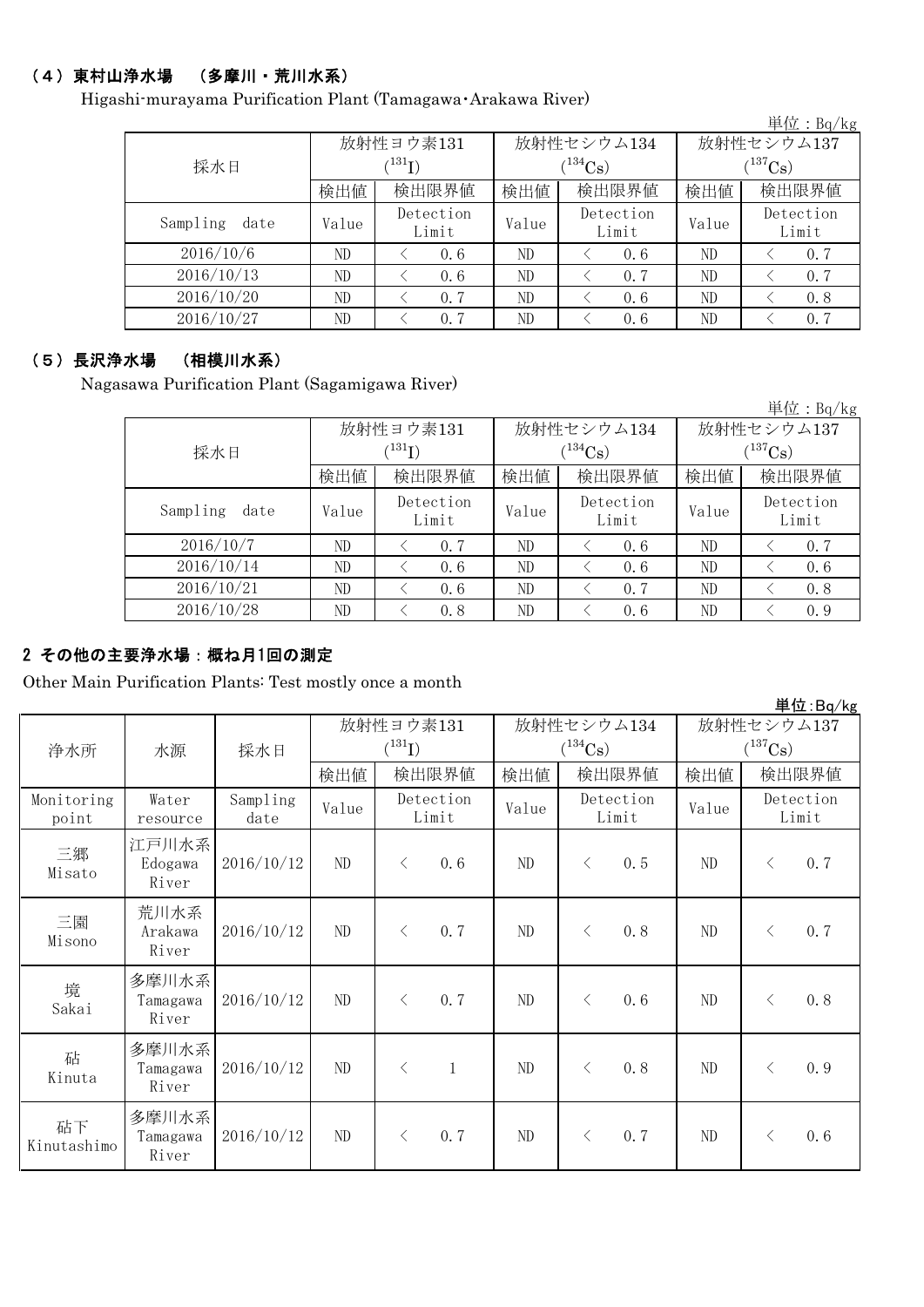### 3 多摩地区等の表流水・伏流水・浅井戸を水源とする浄水所:概ね月1回の測定

Water purification plants using surface water, subsoil water, or shallow well water in Tama Area: Test mostly once a month

|                  |                  |                          |                    |                            |       |           |                                     |       |           | 单位: Bq/kg          |
|------------------|------------------|--------------------------|--------------------|----------------------------|-------|-----------|-------------------------------------|-------|-----------|--------------------|
|                  |                  | 放射性ヨウ素131<br>$(^{131}I)$ |                    | 放射性セシウム134<br>$(^{134}Cs)$ |       |           | 放射性セシウム137<br>$(^{137}\mathrm{Cs})$ |       |           |                    |
| 浄水所              | 採水日              | 検出値                      | 検出限界値              |                            | 検出値   |           | 検出限界値                               | 検出値   |           | 検出限界値              |
| Monitoring point | Sampling<br>date | Value                    | Detection<br>Limit |                            | Value |           | Detection<br>Limit                  | Value |           | Detection<br>Limit |
| 戸倉<br>Tokura     | 2016/10/11       | ND                       | 0.7<br>$\lt$       |                            | ND    | $\lt$     | 0.5                                 | ND    | $\langle$ | 0.7                |
| 乙津<br>Ottsu      | 2016/10/11       | ND                       | $\langle$<br>0.6   |                            | ND    | $\langle$ | 0.7                                 | ND    | $\langle$ | 0.7                |
| 日原<br>Nippara    | 2016/10/17       | ND                       | 0.8<br>$\langle$   |                            | ND    | $\langle$ | 0.6                                 | ND    | $\langle$ | 0.7                |
| 氷川<br>Hikawa     | 2016/10/17       | ND                       | 0, 7<br>$\lt$      |                            | ND    | $\langle$ | 0.5                                 | ND    | $\langle$ | 0.7                |
| 深沢<br>Fukasawa   | 2016/10/20       | ND                       | 0.7<br>$\langle$   |                            | ND    | $\langle$ | 0, 6                                | ND    | $\langle$ | 0.7                |
| 棚沢<br>Tanasawa   | 2016/10/24       | ND                       | 0.6<br>$\lt$       |                            | ND    | $\langle$ | 0.5                                 | ND    | $\langle$ | 0.8                |
| 大丹波<br>0taba     | 2016/10/24       | ND                       | $\langle$<br>0.7   |                            | ND    | $\langle$ | 0.7                                 | ND    | $\langle$ | 0.6                |
| 小河内<br>Ogouchi   | 2016/10/27       | ND                       | 0.7<br>$\langle$   |                            | ND    | $\langle$ | 0.6                                 | ND    | $\lt$     | 0.7                |
| ひむら<br>Himura    | 2016/10/27       | ND                       | 0.6<br>$\lt$       |                            | ND    | $\lt$     | 0.7                                 | ND    | $\langle$ | 0.8                |

#### <表流水を水源とする浄水所> <surface water>

#### <伏流水を水源とする浄水所> <subsoil water>

|                       |                  |           |                    |                |                    |                       | 単位: Bq/kg          |  |
|-----------------------|------------------|-----------|--------------------|----------------|--------------------|-----------------------|--------------------|--|
|                       |                  | 放射性ヨウ素131 |                    |                | 放射性セシウム134         | 放射性セシウム137            |                    |  |
| 浄水所                   | 採水日              |           | $(^{131}I)$        |                | $(^{134}Cs)$       | $(^{137}\mathrm{Cs})$ |                    |  |
|                       |                  | 検出値       | 検出限界値              | 検出値            | 検出限界値              | 検出値                   | 検出限界値              |  |
| Monitoring point      | Sampling<br>date | Value     | Detection<br>Limit | Value          | Detection<br>Limit | Value                 | Detection<br>Limit |  |
| 千ヶ瀬第二<br>Chigasedaini | 2016/10/13       | ND        | $\langle$<br>0.6   | N <sub>D</sub> | $\langle$<br>0.5   | ND                    | 0.6<br>$\langle$   |  |
| 成木<br>Nariki          | 2016/10/19       | ND        | 0.7<br>$\langle$   | N <sub>D</sub> | $\langle$<br>0, 8  | ND                    | 0.6<br>$\langle$   |  |
| 二俣尾<br>Futamatao      | 2016/10/19       | ND        | 0.8<br>$\langle$   | ND             | $\langle$<br>0, 5  | ND                    | 0.7<br>$\langle$   |  |
| 御岳山<br>Mitakesann     | 2016/10/20       | ND        | 0, 8<br>$\langle$  | N <sub>D</sub> | 0.5<br>$\langle$   | ND                    | 0.7<br>$\langle$   |  |
| 高月<br>Takatsuki       | 2016/10/25       | ND        | 0.7<br>$\langle$   | ND             | 0.9<br>$\langle$   | ND                    | 0.9<br>$\langle$   |  |
| 沢井第一<br>Sawaidaiichi  | 2016/10/26       | ND        | 0.7<br>$\langle$   | N <sub>D</sub> | 0.6<br>$\langle$   | ND                    | 0.7<br>$\langle$   |  |